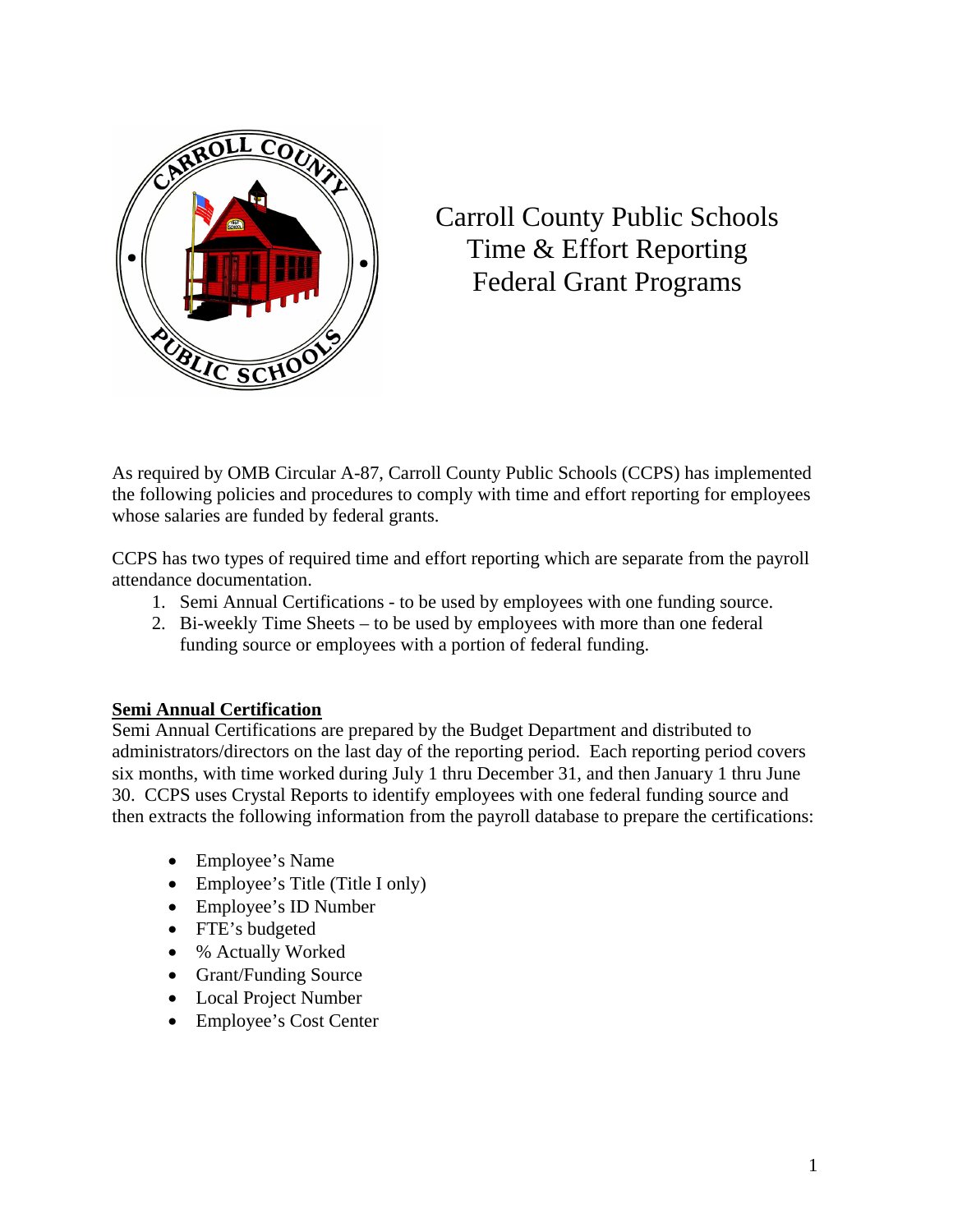#### **Semi-Annual Certification Statement**

For Employees Funded by a Single Non-Local Funding Source

For the Six Month Period Ending June 30, 2010

For the Grant/Funding Source identified below, I certify that the employee listed below worked solely on the activities approved under the terms of the funding from such Grant/Funding Source for the period indicated.

Grant/Funding Source - «Grant\_Name» Local Project Number - «Project»

| <b>Employee/Position</b> | Employee Number                             | FTE Budgeted | % Actually Worked |  |  |  |
|--------------------------|---------------------------------------------|--------------|-------------------|--|--|--|
| «Name»                   | $\langle \langle \text{ID} \rangle \rangle$ | <b>«FTE»</b> | 100%              |  |  |  |

NOTE: Certifications must be prepared at least semi-annually for employees whose time is only charged to a single grant or funding source stating that the employee did in fact work on the duties approved under the terms of the grant or other funding source for the specified time period. A supervisor having first hand knowledge of the work performed must sign the Certification.

|                                       | $\langle \langle CC \rangle \rangle$ |                      |
|---------------------------------------|--------------------------------------|----------------------|
| Employee's Signature                  | Cost Center                          | Date (Last Duty Day) |
|                                       | $\langle \langle CC \rangle \rangle$ |                      |
| Cost Center Administrator's Signature | Cost Center                          | Date                 |

Employees are notified by email when their certification has been sent to their administrators/directors. In this email they are instructed to contact their administrator/director to sign and date their certifications, and then to obtain the signature/date of their administrator before returning them to the Budget Department. They are instructed to sign and date on their last duty day for the reporting period. A due date is also given to encourage a quick turn around time.

All certifications are reviewed by the Budget Department for appropriate signatures and dates. A checklist of all employees requiring certification is updated to determine any that are missing. Missing certifications are followed up by contacting the administrator/directors. Certifications are filed in the Budget Department by reporting period.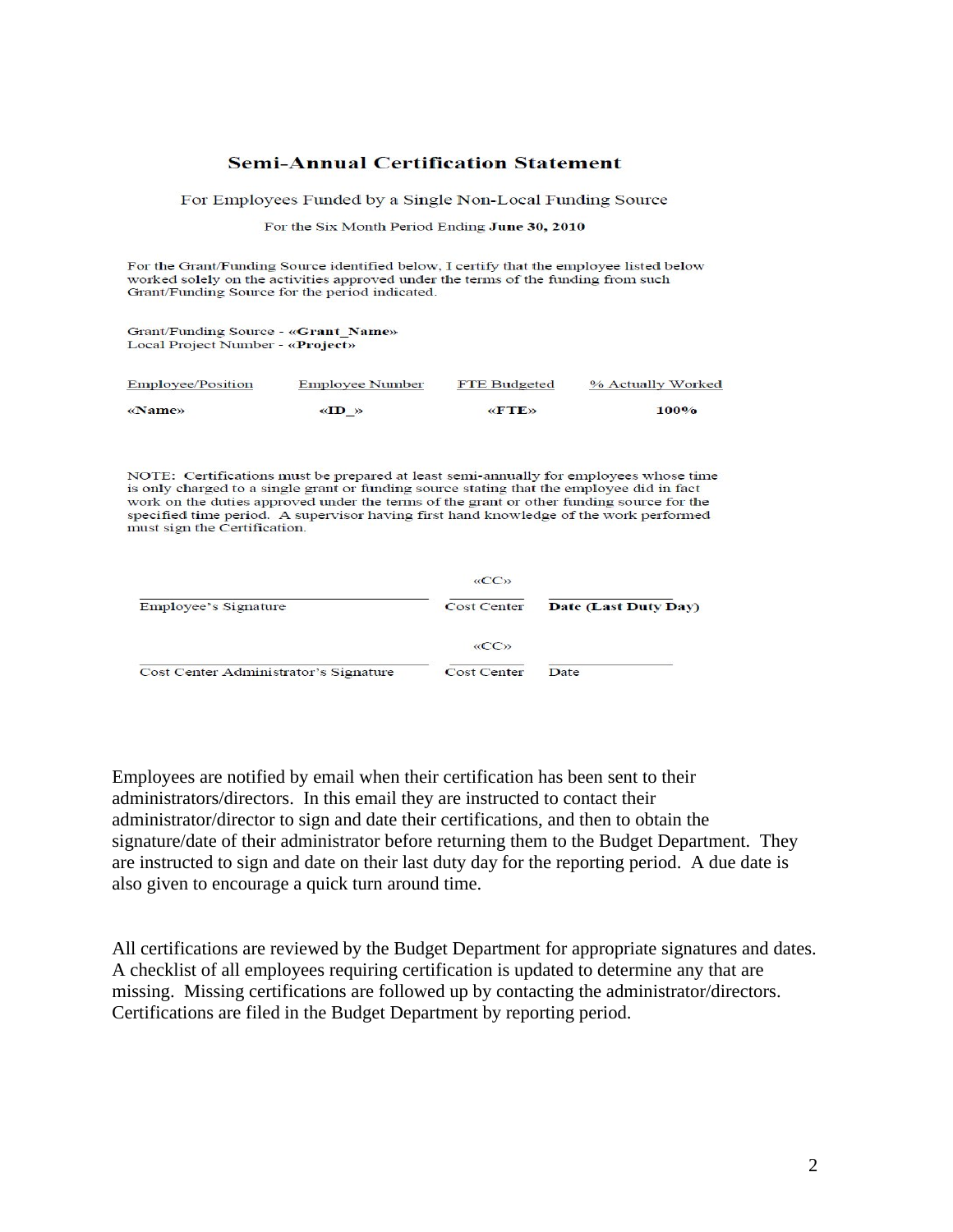### **Bi-Weekly Timesheets**

Bi-Weekly Timesheets are prepared by the Budget Department on the first Monday of each pay period (the pay periods coincide with CCPS bi-weekly pay periods). Using Crystal Reports the Budget Department identifies all employees with more than one or partial federal funding sources from the payroll database, and then extracts the following information to create an excel worksheet.

- Employee's Name
- Employee's ID
- % Employed
- Grant/Funding Source and % budgeted
- Cost Center

A timesheet template, as shown below, is maintained and updated by the Budget Department for each new pay period. Non-duty days are marked to prevent employees from logging incorrect hours.

## SUPPORT OF SALARIES WAGES FOR RESTRICTED STATE/FEDERAL PROGRAMS LABOR DISTRIBUTION FOR MULTIPLE GRANTS/FUNDING SOURCES

PAY DATES: 9/20/10 through 10/1/10<br>PAY PERIOD: 107

NAME:  $<<$ h.Name $>>$ EMPLOYEE I.D.# << h.ID>> % EMPLOYED: <<h.FTE>> POSITION/TITLE:

 $\begin{tabular}{ll} \multicolumn{3}{c} {\textbf{1}} & \multicolumn{3}{c} {\textbf{1}} & \multicolumn{3}{c} {\textbf{1}} \\ \multicolumn{3}{c} {\textbf{1}} & \multicolumn{3}{c} {\textbf{1}} & \multicolumn{3}{c} {\textbf{1}} \\ \multicolumn{3}{c} {\textbf{1}} & \multicolumn{3}{c} {\textbf{1}} & \multicolumn{3}{c} {\textbf{1}} \\ \multicolumn{3}{c} {\textbf{1}} & \multicolumn{3}{c} {\textbf{1}} & \multicolumn{3}{c} {\textbf{1}} \\ \multicolumn{3}{c} {\textbf{1}} & \multicolumn$ 

| <b>Grant or Funding</b> | Cost   |       | $20-Sep$   21-Sep |       |       | 22-Sep 23-Sep 24-Sep | $27-Sep$ | 28-Sep | $29-Sep$ | 30-Sep | $1-Oct$ | Total  | <b>Budgeted</b> |                   | Variance | %        |
|-------------------------|--------|-------|-------------------|-------|-------|----------------------|----------|--------|----------|--------|---------|--------|-----------------|-------------------|----------|----------|
| Source                  | Center | Mon   | Tue               | Wed   | Thu   | Fri                  | Mon      | Tue    | Wed      | Thu    | Fri     | Actual | %               | Hours             | in Hours | Variance |
|                         |        |       |                   |       |       |                      |          |        |          |        |         | 0.001  | 0.00%           | 0.001             | 0.00     | #DIV/0!  |
|                         |        |       |                   |       |       |                      |          |        |          |        |         | 0.001  | 0.00%           | 0.00 <sub>l</sub> | 0.00     | #DIV/0!  |
|                         |        |       |                   |       |       |                      |          |        |          |        |         | 0.001  | 0.00%           | 0.001             | 0.00     | #DIV/0!  |
|                         |        |       |                   |       |       |                      |          |        |          |        |         | 0.001  | 0.00%           | 0.001             | 0.00     | #DIV/0!  |
|                         |        |       |                   |       |       |                      |          |        |          |        |         | 0.001  | 0.00%           | 0.00              | 0.00     | #DIV/0!  |
| ITOTAL                  |        | 0.001 | 0.001             | 0.001 | 0.001 | 0.001                | 0.001    | 0.001  | 0.001    | 0.001  | 0.001   | 0.001  |                 | 0.00L             | 0.00     |          |

Paid Leave:

**Plane Lave:**<br>
Please indicate days in which hours logged above were covered by paid leave (i.e. paid sick, personal or annual days). Full days<br>
covered by paid leave are indicated by an "X" in both the AM and PM boxes. At AM hours covered by paid leave<br>PM hours covered by paid leave

- **A** Total time worked in each grant or funding source<br>**B**  $%$  budgeted for each grant or funding source<br>**C** Hours budgeted for each grant or funding source<br>**D** Difference between actual  $\&$  budgeted Time (A-C)
	-

EMPLOYEE SIGNATURE

& DATE SIGNED

SUPERVISOR'S REVIEW

SIGNATURE & DATE: (This form must be reviewed and signed by a supervisor having first hand knowledge of the work performed). **Service State**